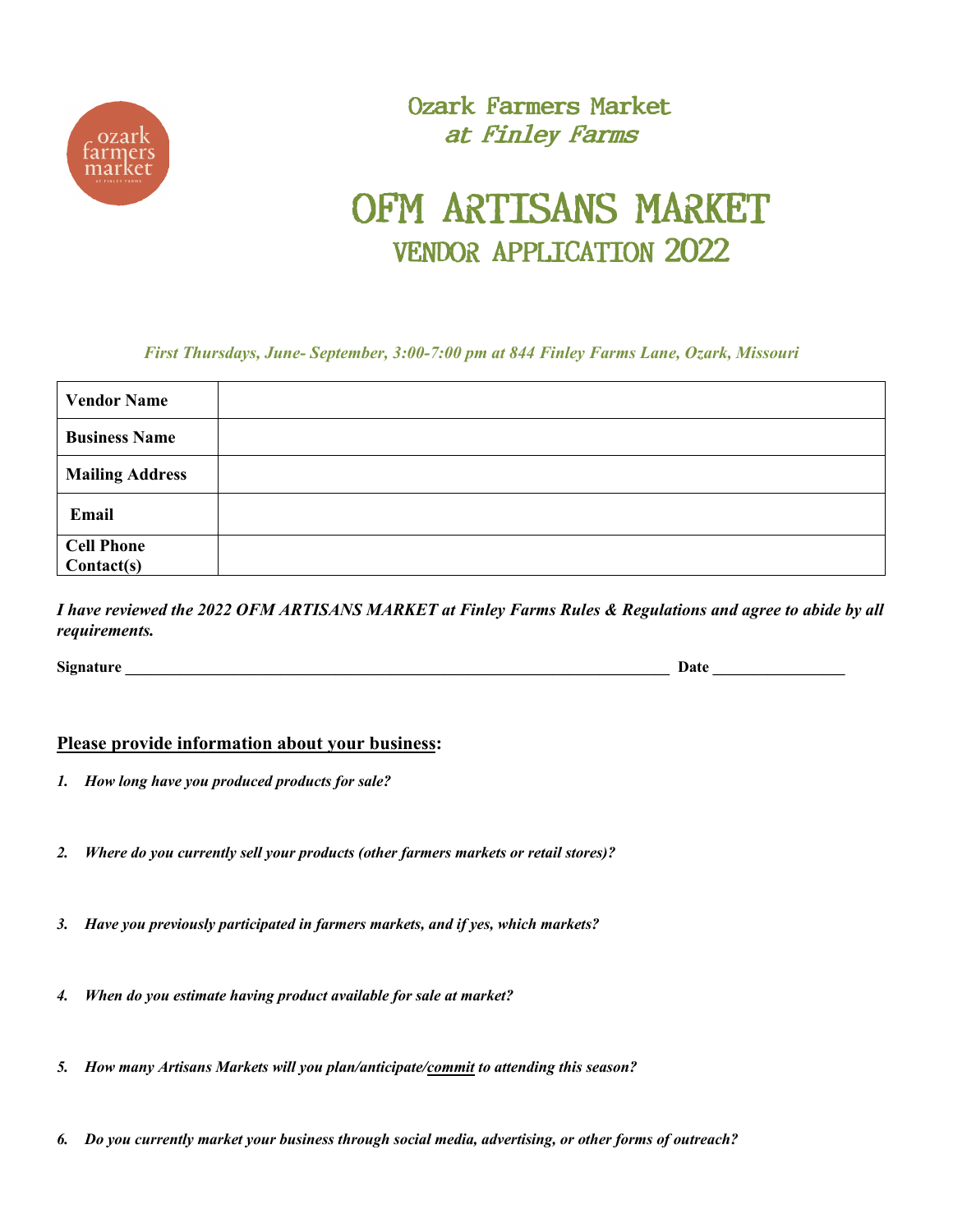| products offered at farmers markets or retail stores. Please be specific (use another sheet if needed). |  |  |
|---------------------------------------------------------------------------------------------------------|--|--|
|                                                                                                         |  |  |
|                                                                                                         |  |  |
|                                                                                                         |  |  |
|                                                                                                         |  |  |
|                                                                                                         |  |  |
|                                                                                                         |  |  |
|                                                                                                         |  |  |
|                                                                                                         |  |  |
|                                                                                                         |  |  |
|                                                                                                         |  |  |
|                                                                                                         |  |  |
|                                                                                                         |  |  |
|                                                                                                         |  |  |
|                                                                                                         |  |  |
|                                                                                                         |  |  |
|                                                                                                         |  |  |
|                                                                                                         |  |  |
|                                                                                                         |  |  |
|                                                                                                         |  |  |
|                                                                                                         |  |  |
|                                                                                                         |  |  |
|                                                                                                         |  |  |
|                                                                                                         |  |  |
|                                                                                                         |  |  |
|                                                                                                         |  |  |
|                                                                                                         |  |  |
|                                                                                                         |  |  |
|                                                                                                         |  |  |
|                                                                                                         |  |  |
|                                                                                                         |  |  |

*Please describe in detail your production methods and be sure to tell us what sets your product apart from other similar products offered at farmers markets or retail stores. Please be specific (use another sheet if needed).*

#### **SUBMIT APPLICATION:**

- **a)** *Email to OzarkFarmersMarket@gmail.com*
- **b)** *Mail to* **OFM, 115 East Church Street, Ozark MO 65721**

**FEES for all FOUR Artisans Markets is \$125, or \$35 for each market attended.**

**You will be notified of your acceptance into OFM within 1 week of application submittal—applications are reviewed by OFM Review Committee. Fees required upon notice of acceptance and prior to vending.** 

> **End of Application (***2 pages***). KEEP THE FOLLOWING PAGES FOR YOUR INFORMATION**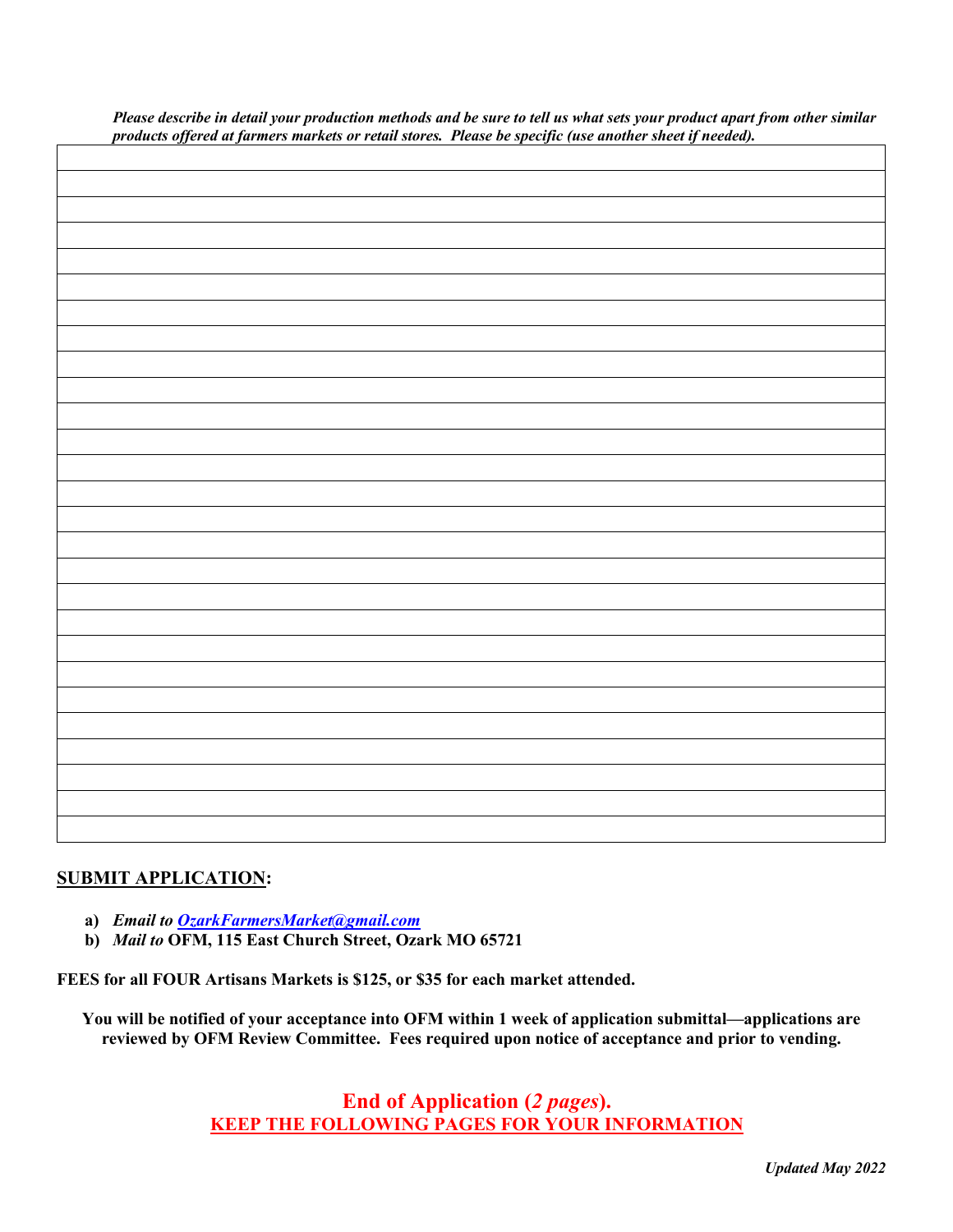# OFM GENERAL RULES & REGULATIONS

#### **I. General Management:**

- **1. Hours of Operation** are from Thursdays, 3:00-7:00 pm, 19 May through 29 September.
- **2. Fees** for full season are \$250, plus 3% daily sales (PODS) with a minimum of \$3.00 PODS/market; Daily-only (non-seasonal) vendor fees are \$35/market.
- **3.** Early-bird vending is permitted no earlier than 2:45 pm.
- **4.** Market Day Manager has authority over all market day operations including set-up, vendor location assignments, and customer services (information dissemination, token sales, etc.).
- **5.** Market Day Manager will instruct vendors where to park trailers and vehicles.
- **6.** Board of Directors is tasked with and authorized to address disputes or any adverse situations concerning market management, customer complaints, or vendor interactions; the Board claims authority to make determinations in conflict resolutions.
- **7.** Non-food vendors will be limited to no more than 20% of total active vendors.
- **8.** All vendors are subject to periodic site or farm inspection as determined by Board of Directors Rules & Regulations Committee.

#### **II. Vendor Categories:** Multiple categories must have Board approval.

- **1. 100% FARMER:**
	- **a.** Must be responsible for planting and harvesting products sold, regardless of land ownership. This category includes any processed food items grown solely by the vendor.

#### **2. SUPPLEMENTED FARMER:**

- **a.** Vendor must produce at least 80% of their own crops but supplements produce or plant products with those grown by other farmers within 150-mile radius.
- **b.** This category requires prior approval of each product by Board of Directors. Approval may be weighted by these criteria:
	- **i.** Locality of source or local availability
	- **ii.** Customer demand
	- **iii.** Expected impact on other vendors
	- **iv.** Other criteria considered under Board's discretion
- **c.** Supplemented product must be documented with copies of receipts that illustrate origin.
- **d.** Supplemented product also must be declared by signage that indicates product origin.

#### **3. VALUE ADDED (Baked Goods and Process Foods):**

- **a.** Includes foods exclusively made and packaged by vendor.
	- **i.** See Branded Products below in III.9
- **b.** Products may be made in home kitchens with proper labeling declaring such.
- **c.** Labeling must include a complete list of ingredients.
- **d.** Value-Added vendors must comply with applicable state and Christian County Health Department Regulations and copies of licenses provided: note County Health requirements for salsas and acidified products.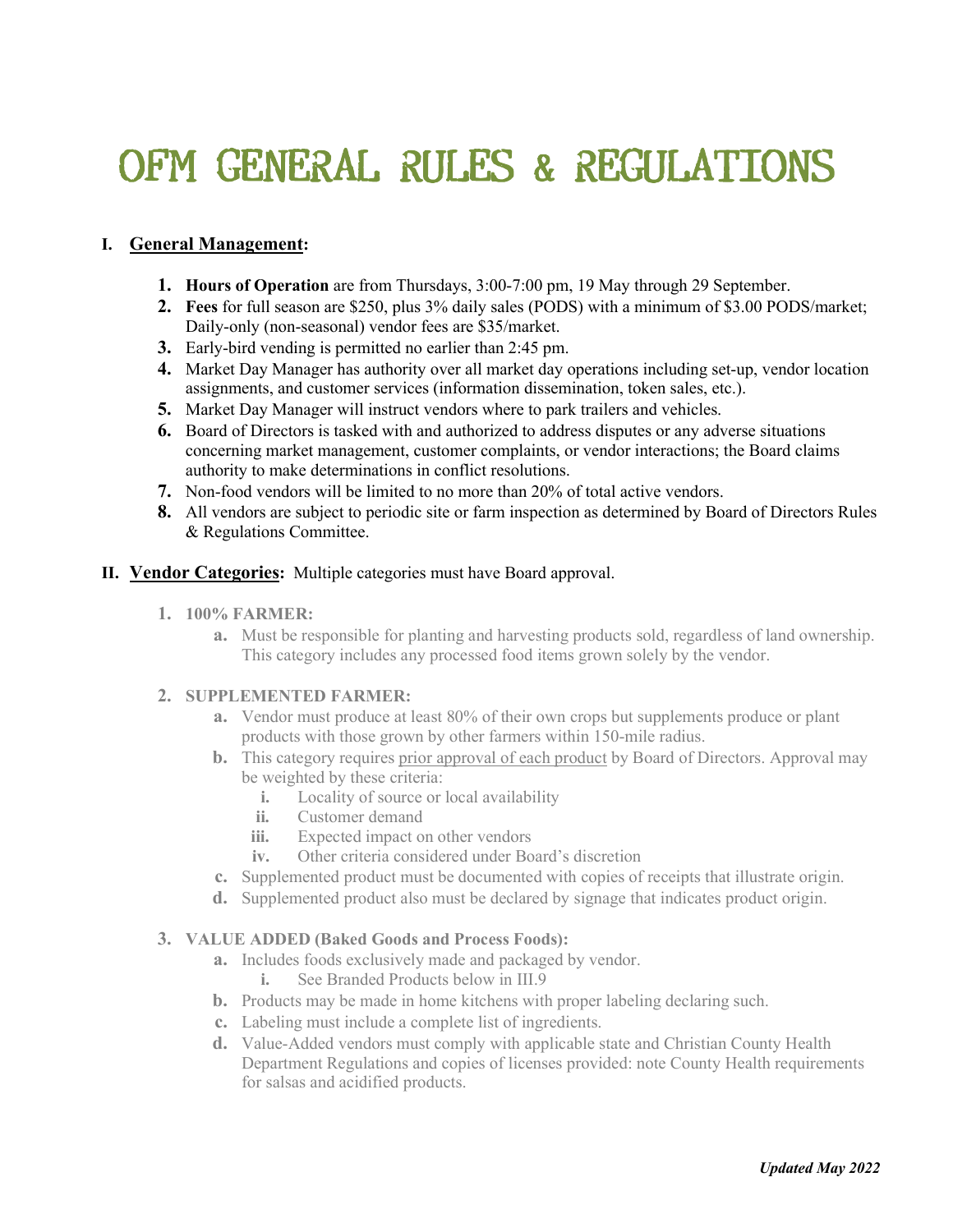- **4. ARTISAN or CRAFTER: No more than 20% of total members allowed except at Special Events.**
	- **a. Vendor must be the maker of non-food items.**
	- **b. Approval will be based on quality and originality, as well as space availability (see above with regard to 20% cap).**
	- **c. Clothing items should include fabric content and care instructions.**
	- **d. Jewelry should list all metals and other objects used in creation of items.**
	- **e. Vendor may be asked to demonstrate technique in construction of products.**

#### **5. CONCESSIONER:**

- **a.** Vendor produces Ready-to-Eat food items.
- **b.** Approval will be based on uniqueness, quality, and market value.
- **6. 100% RETAILER (Re-seller):** No more than 3 total allowed.
	- **a.** Vendor sells products they did not produce and that is *not produced by fellow vendors*.
	- **b.** Approval will be gauged by how product complements the market overall.
	- **c.** Retailer/re-seller is not subject to supplementation fees.

#### **III. Allowable Items for Sale:**

- **1.** All vendor applications must receive Board approval. Welcomed at market upon approval include specialty crops such as cut and dried flowers, plants, nuts, value-added products as defined above; honey, meats, eggs, and dairy products.
- **2.** Morels may be sold while in available within 150-mile radius. Sellers are required to obtain a letter from mycology expert verifying the qualifications of vendor to safely identify edible species of wild mushrooms.
- **3.** No sales of live animals.
- **4.** Labeling claiming certified "Naturally Grown," Certified Humane," "Organic," or "Certified Organic" must be verified by Board.
- **5.** Plant vendors must possess plants at least 4 weeks prior to selling at OFM.
- **6.** Seeds must meet all state licensing and permitting requirements.
- **7.** Minimum amount of time bison or beef are raised on producers' farm shall not be less than 6 months. Beef and bison that are to be sold shall be purchased at weaning age, unless produced from animals bred at said producer's farm.
- **8.** Minimum amount of time a pork producer raises the end product on their farm shall be 4 months. Producer shall purchase the animal by 8 weeks of age, unless produced from animals bred at said producer's farm.
- **9.** Vendor branded products should not make up more than 15% of overall sales. Branded products are those not produced by the vendor but are labeled under vendor's moniker.
- **10.** Complementary items must enhance the salability of products normally offered by vendor and may only be sold with the items they complement, as a set (i.e.: honey-stirrers with a jar of honey, or apple corers with fresh apples, etc.)
	- **a.** Complementary items must obtain Board approval.
	- **b.** Unless otherwise approved, daily complementary items may not exceed 15% of daily sales.

#### **IV. Vendor Matters:**

- **1.** Vendors are responsible for their sales tax reporting. OFM does not report vendors' sales to outside entities.
- **2.** Copies of all required (state or county) licenses or permits must be provided to OFM.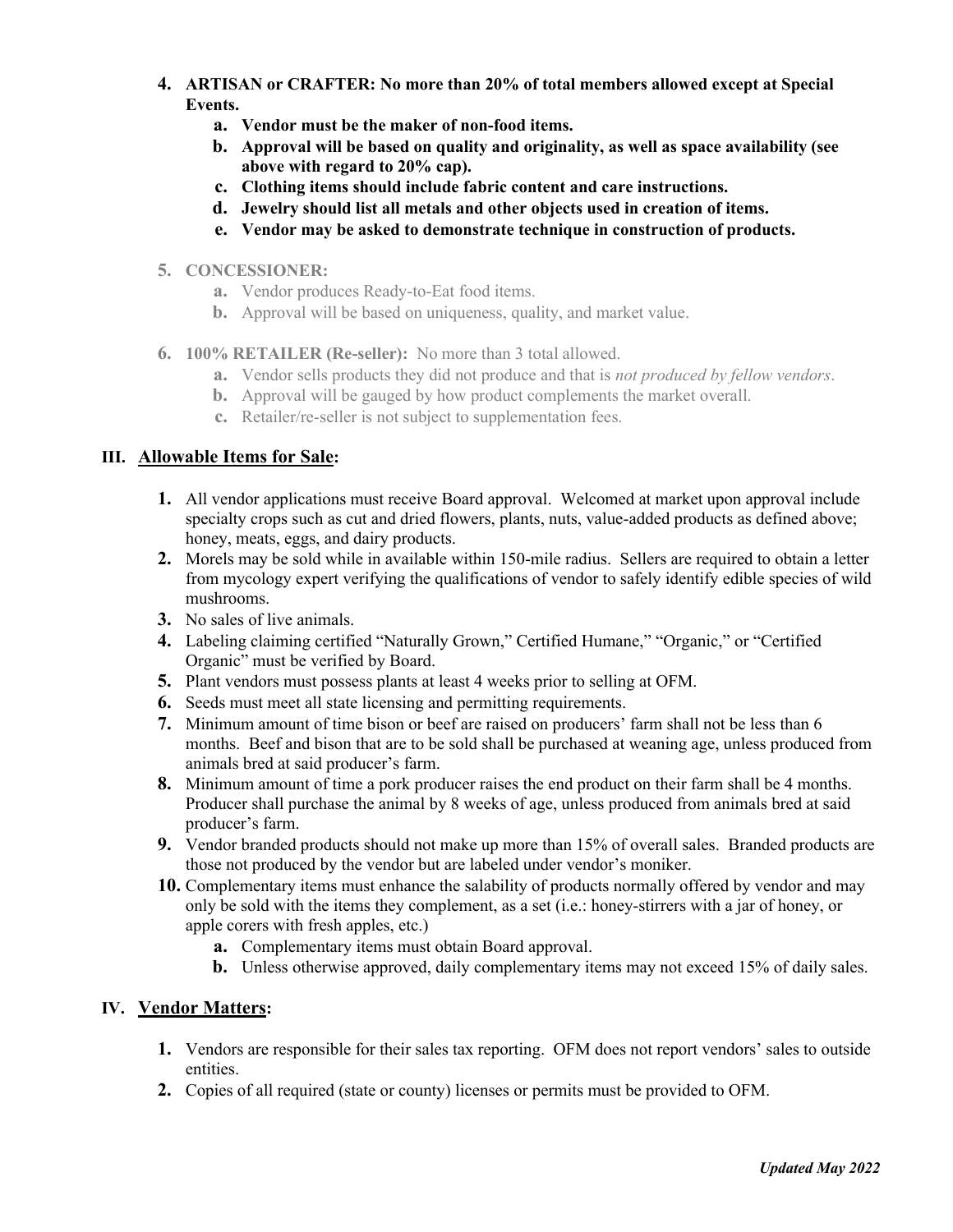- **3.** Vendors provide gross sales numbers and pay 3% of daily sales at Market HUB in envelope provided no later than 7:15 pm.
- **4.** Sales numbers are only used for gauging overall market vitality and sales trends.
- **5.** Concerns or complaints of any kind may be presented to Board Liaison or any OFM Board member.
- **6.** Vendors' vehicles and trailers (unless used for vending) must be parked in designated vendor parking.
	- **a.** Vendors with Handicap Access placards or license tags may utilize customer parking.
- **7.** Vendors may display at their booth signage (banners, posters, etc.) identifying their farm or business. **a.** Banners, signs, and displays must not be placed in customer pathway.
	- **b.** No signage permitted outside vendor's booth area (along drives or highway).
- **8.** Prices for all products must be clearly displayed.
- **9.** Scales must meet State regulations.
- **10.** Approved Supplementation must be declared with signage and clearly visible. Supplemented product may be no more than 20% of total product offered.
- **11.** Vendors should set their prices in keeping with customer expectations and satisfaction, taking into consideration other vendors with similar products (i.e., *prices should not be so severely discounted as to undercut fellow vendors.*)
- **12.** Vendors must take full responsibility to find satisfactory resolutions with regard to customer complaints concerning product defect or quality since such complaints may impact the reputations of OFM as a whole.
	- **a.** Vendors should strive to establish positive and courteous relations with all customers, as each vendor also represents OFM as a whole.
- **13.** Booths should be kept tidy and clean. Vendors are responsible for their own trash during and after market in provided garbage receptacles.
- **14.** Smoking is not permitted in or around any vendors' booths.
- **15.** Vendors who use electricity for freezers, fans, or small refrigerators will not be charged this season.
	- **a.** Extension cords must be adequate in length (recommended minimum 40') and voltage (3 prong commercial). Work with Day Manager to determine needs.
- **16.** Vendors should please refrain from disruptive or derogatory discourse with regard to fellow vendors and/or customers. Please maintain kindness and respect for all.
- **17.** Vendors should strive to display their products in the most creative and attractive means possible. Table coverings are required as a minimum means to this end.
- **18. White** tents (10X10') are required for all outside vendors with the exception of food trucks.
	- **a.** 25# weights for each leg are required for safety of vendors and customers.
	- **b.** Please do not use slant leg tents as they are less durable and interfere with tent alignments.
- **19.** Keep Market management apprised of your attendance schedule and what you'll be bringing, by notifying us no later than **NOON Wednesday** at *OFMvendors@gmail.com* or 417.848.5618.

#### **V. Special Events:**

- **1.** The market may host special events approved by the Board of Directors to enhance customer involvement and general promotion of market.
- **2.** Non-member vendors may be approved by Board to participate for the Daily Fee of \$35.
- **3.** Non-profits may be approved by Board to participate and, may or may not be charged the Daily Fee.